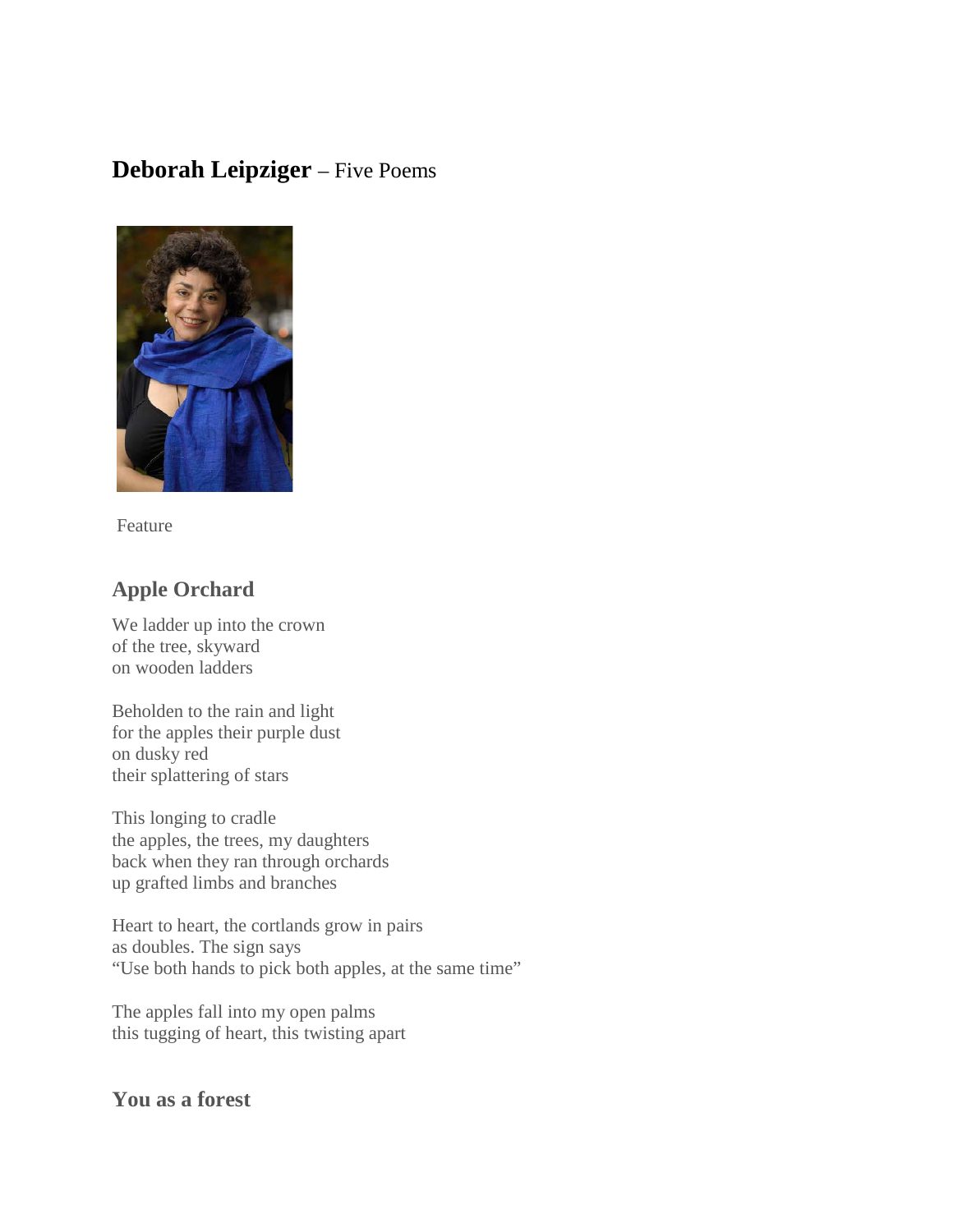I listen to the shelter of you

the sweeping canopy cradling the day and night of me the moon rising in your branches the stars falling into the sweep of your hair. I see the feet of your forest the fingers, the limbs the concave and convex of you, the light that falls around us. I smell your scent of maple, fern, ivy.

The light serpentine falling through the rings of redwoods.

### **To Become the Beloved**

You fold and unfold me weaving sunset on a loom of clouds.

Sometimes there is no center just the loom across which our bodies weave their stories.

We decipher the pendant knots unveil flags, untangle ropes, the lasso, the shipwreck.

The trail of my nails on the sail of your back. I honor the totem of you.

Love the folded parts of yourself, delight in the covering and uncovering.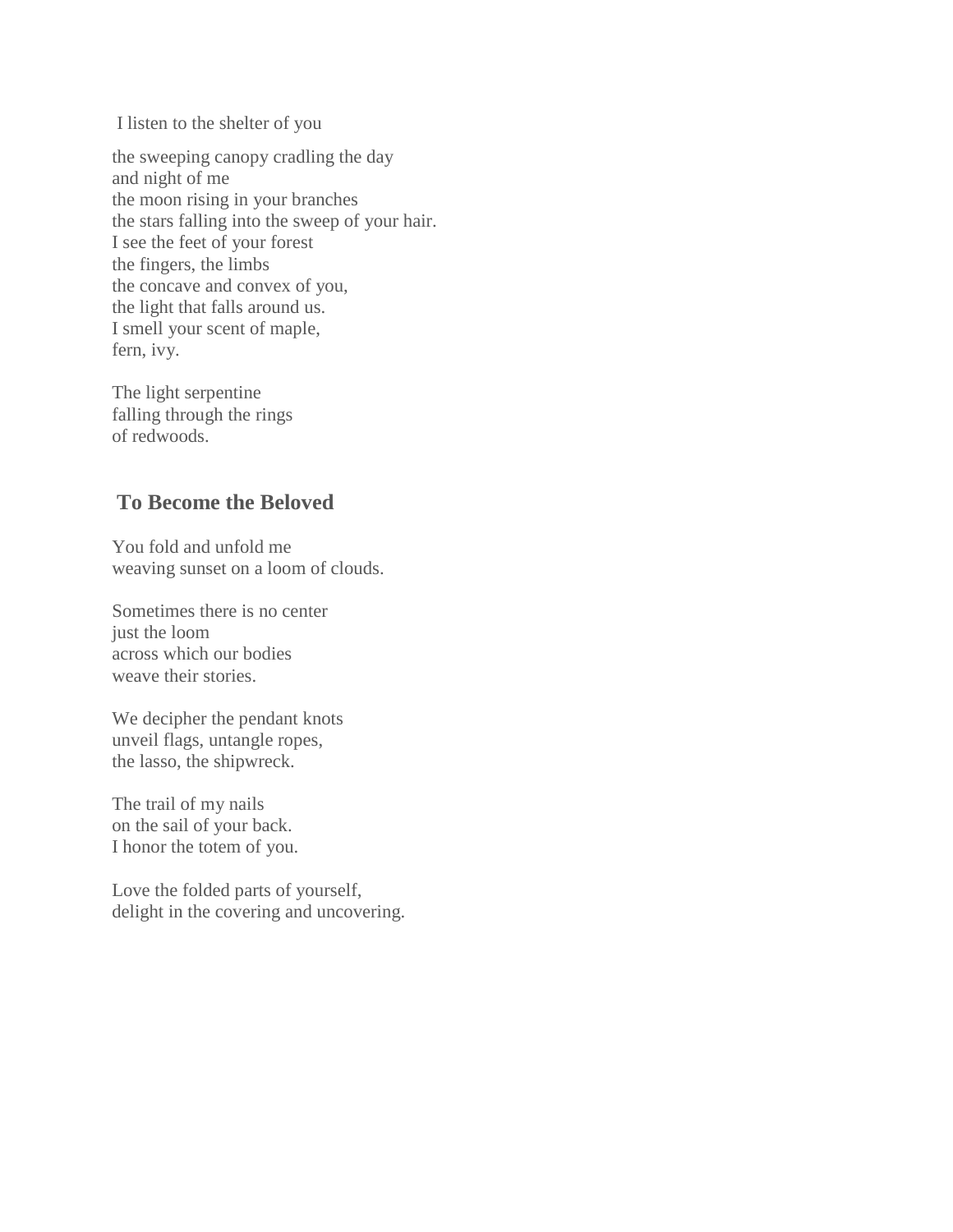#### *But the body has always been a writing*

A calligraphy *Of arteries and veins* Of promontories and pools *In endless* Platelets and cells which *Travel* Across looms, across time *Threadiness* Cellular *Of thread*

*Umbilical umbra* Weaves into the placenta *& threshold* That connects me to you *The line* From twin to twin *Born* Early *From linen* and limb *The mother* Womb That untethered **Daughters** My stars, my moons

Note: The lines in italics are drawn from Cecilia Vicuna's poem "With a Little Notebook at the Met"

#### **To the person who wrote to the Dictionary to ask how long love lasts**

Love closes

forecloses rearranges itself like a window display.

It goes underground, for years perhaps, to hibernate until it is called forward called forth. It can rest on wings and die suddenly on a January night.